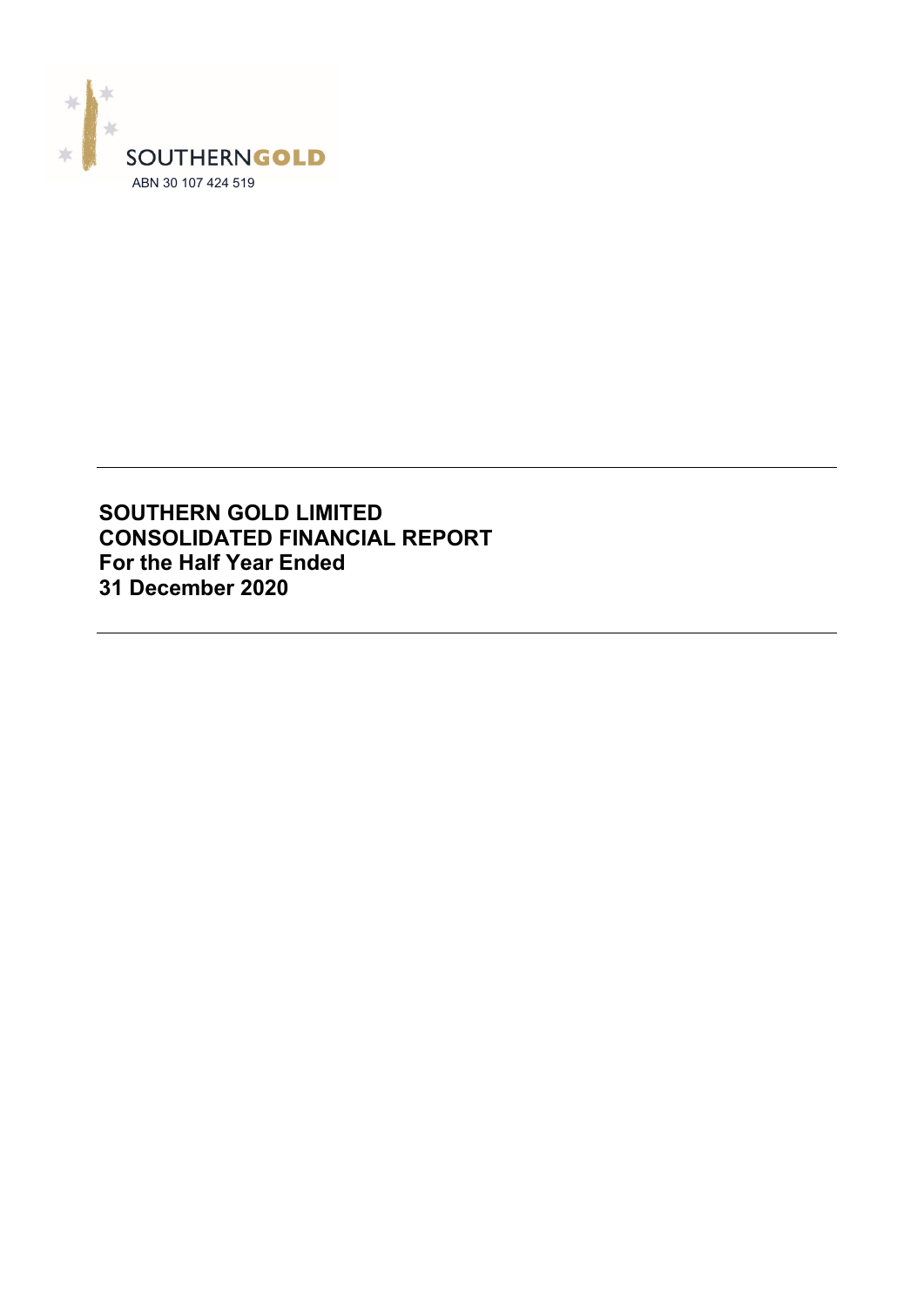# **INDEX**

### **Page**

| Directors' Report                                                       | 3  |
|-------------------------------------------------------------------------|----|
| Auditor's Independence Declaration                                      | 8  |
| Consolidated Statement of Profit or Loss and Other Comprehensive Income | 9  |
| <b>Consolidated Statement of Financial Position</b>                     | 10 |
| <b>Consolidated Statement of Change in Equity</b>                       | 11 |
| <b>Consolidated Statement of Cash Flows</b>                             | 12 |
| <b>Condensed Notes to the Financial Statements</b>                      | 13 |
| Directors' Declaration                                                  | 18 |
| Independent Auditor's Review Report                                     | 19 |

# **CORPORATE INFORMATION**

### **ABN** 30 107 424 519

### **DIRECTORS**

|                  | Gregory Boulton AM Non-Executive Chairman |
|------------------|-------------------------------------------|
| Simon Mitchell   | <b>Managing Director</b>                  |
| Peter Bamford    | <b>Non-Executive Director</b>             |
| Bee Jay Kim      | <b>Executive Director</b>                 |
| Douglas Kirwin   | <b>Non-Executive Director</b>             |
| Michael McNeilly | <b>Non-Executive Director</b>             |

# **COMPANY SECRETARY AUDITORS**

# **REGISTERED OFFICE AND** Adelaide SA 5000 **PRINCIPAL PLACE OF BUSINESS**

10 George Street Stepney SA 5069 **EXCHANGE** Telephone: +61 (0)8 8368 8888 Australian Securities Exchange Ltd Facsimile: +61 (0)8 8363 0697 Exchange Plaza 2 The Esplanade Email: [admin@southerngold.com.au](mailto:admin@southerngold.com.au) Perth WA 6000

# **SHARE REGISTRY ASX CODE**

Level 2, 267 St Georges Tce Perth WA 6000

Daniel Hill Grant Thornton Audit Pty Ltd Level 3, 170 Frome Street

Automic Pty Ltd **Automic Pty Ltd Contains a Containery Fully Paid Shares: SAU**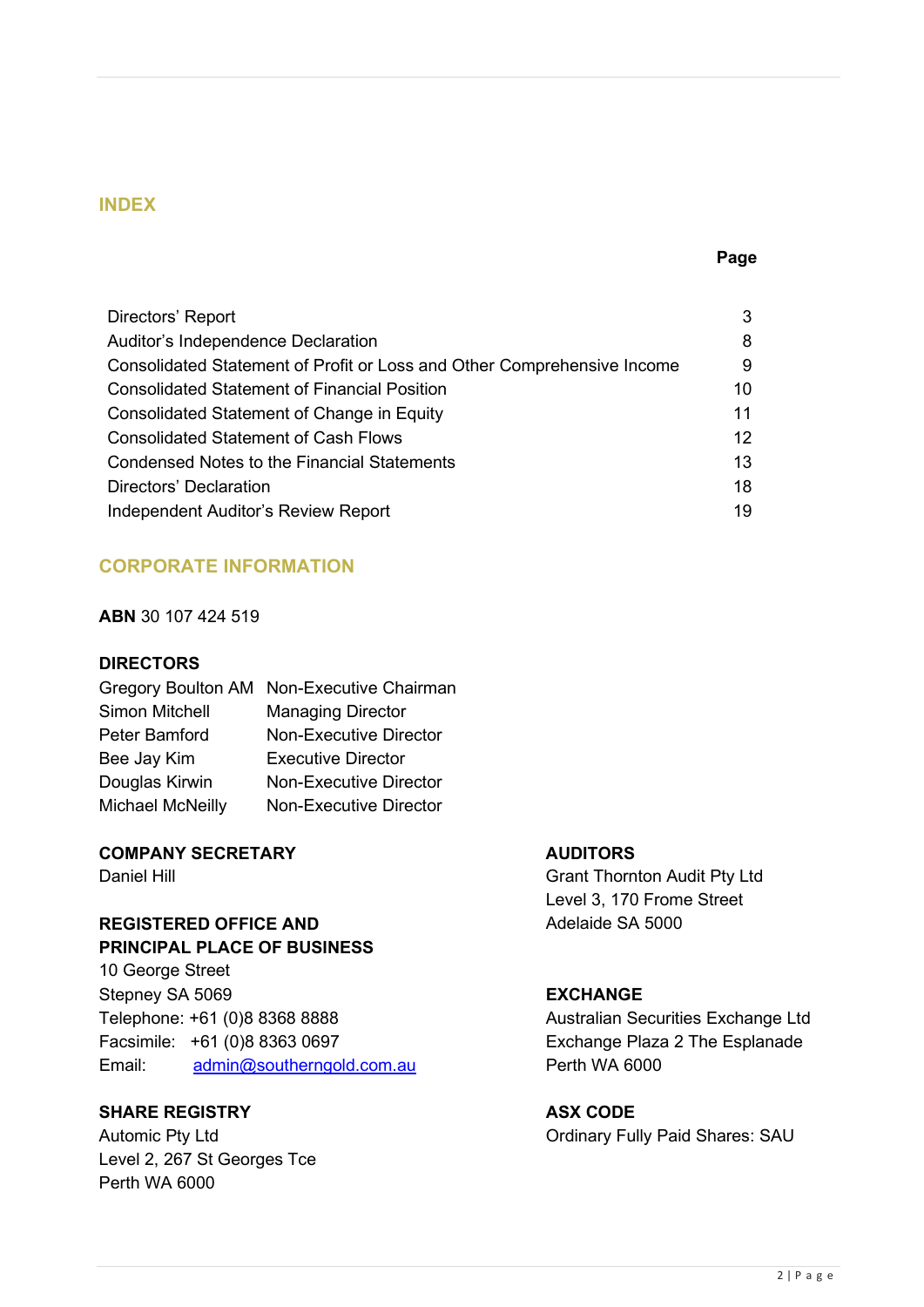# **DIRECTORS' REPORT**

The directors present their report together with the interim financial report of Southern Gold Limited and its controlled entities for the six months ended 31 December 2020 and the independent auditor's review report thereon.

The names of the directors of the Company who held office during or since the end of the half year were:

| <b>Non-Executive Chairman</b>                                 | <b>Gregory Boulton AM</b> | BA (Accounting), FCA, FCPA, FAICD       |
|---------------------------------------------------------------|---------------------------|-----------------------------------------|
| <b>Managing Director</b>                                      | Simon Mitchell            | BSc (Hons) Geol, MAusIMM, GAICD, MSEG   |
| <b>Executive Director</b>                                     | Bee Jay Kim               | BA (Business Administration), MBA       |
| <b>Non-Executive Director</b>                                 | Peter Bamford             | BSc (Eng) Mining, ARSM, MAICD, FAusIMM  |
| <b>Non-Executive Director</b>                                 | Douglas Kirwin            | MSc, FSEG, FAIG, FAusIMM                |
| <b>Non-Executive Director</b>                                 | <b>Michael McNeilly</b>   | <b>BA (Internal Economics)</b>          |
| <b>Non-Executive Director</b><br>(Retired 26th November 2020) | David Turvey              | BSc (Hons) Geol, MAusIMM, FSEG, Dip.GAA |

The name of the company secretary who held office during or since the end of the half year was:

| <b>Company Secretary</b> | Daniel Hill | BAcc, CA, MBA, MAppFin, FFin, AGIA |
|--------------------------|-------------|------------------------------------|
|--------------------------|-------------|------------------------------------|

# **Financial Results**

The loss of the Group after providing for income tax for the half year was \$1,009,752 (2019 loss: \$2,493,552).

# **Review of Operations**

Southern Gold Limited ("Southern Gold" or the "Company") is focused on exploring its 100% owned exploration properties in South Korea. The projects are generally at an earlier stage of definition but have demonstrated high grade gold and silver mineralisation from surface sampling.

The Company also holds a 50% equity interest in two joint venture companies that are advancing the development of the Gubong and Kochang projects. These two projects are operated by joint venture partner, Bluebird Merchant Ventures Ltd ('BMV'), a London stock exchange listed company.

# South Korea: 100% owned exploration projects

Highlights from exploration activities undertaken during the half year ended 31 December 2020 are as follows:

• **Deokon**: The Deokon project is a Au-Ag fertile epithermal mineralisation system, with multiple vein zone targets identified across several square kilometres of project area.

Reconnaissance traversing and sampling was conducted to the NNW of the 'Thorn Zone', where mineralised float and outcrop veined structures were discovered at two new Prospects, the 'Thistle' and 'Nettle' Zones. Subsequent sampling in November located ore grade material in outcrop from the Nettle Zone, with one sample returning 8.56g/t gold and 9,260g/t silver.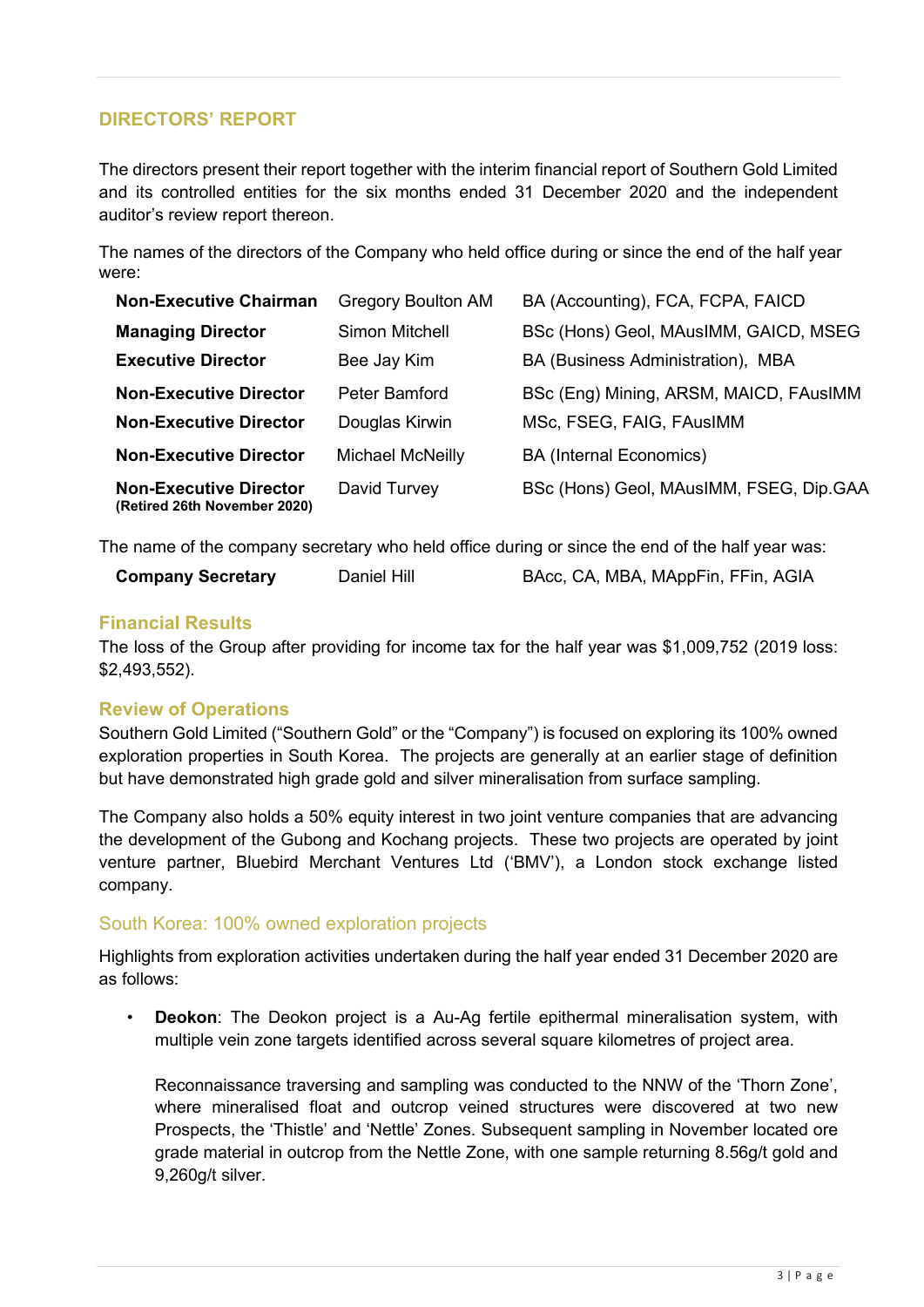This work extends the total known strike extent of the Golden Surprise Structural Corridor by 440m to ~1.1km. This structure, also containing the 'Bonanza Zone' and the 'Thorn Zone', remains open to the north and south and the target is focused veining where the structure intersects a brittle lithology. Follow-up extensional (reconnaissance) sampling, soil sampling and structural measurements are planned at 'Thistle' and 'Nettle' before drill testing. These targets also lie within granted tenure.

In addition, a total of 105.29m was drilled to complete the fourth and final hole in the program at 'Shin Hill', to test beneath and along strike of the historical underground workings. The peak assay was 0.57m @ 2.56g/t Au and 453g/t Ag from 101.71m in DKDD008 which targeted directly beneath the Shin Adit historical underground mine workings. This corresponds with the veining and intense alteration observed in the historical underground adit. The results at 'Shin Hill' were overall low grade, thin width and had limited persistence of veining, so attention is planned elsewhere on the Project.

The next stage at Deokon will be channel saw sampling of the 'Nettle' outcrop, followed by soil sampling. Land access will then be sought to drill at 'Thistle' and 'Nettle' as well as soil sampling at the 'Shin North' Prospect.

• **Aphae**: The Aphae Project is a low-sulphidation epithermal gold-silver target within a structurally constrained magmatic breccia. The Project contains small-scale underground historical workings at 'Aphae Pit' where the breccia was partly mined.

Assays were received from diamond drilling conducted in May-June 2020 at 'Aphae Pit', beneath and along strike of the historical workings. Peak results included 0.21m @ 107.5g/t gold and 166g/t silver in APDD004, 8.12m @ 1.26g/t Au and 7.8g/t Ag in APDD001, and 40.72m @ 0.59 g/t Au and 14.1g/t Ag in APDD003.

An association of low magnetic susceptibility, alteration and gold mineralisation was identified in the drill core and appeared to follow a linear NNE trend under shallow reclaimed land cover. This warranted a drone magnetic survey, which was then completed over the majority of the Project area. The processed results identified a continuation of the magnetic low trend along strike of the Phase 1 drilling, interpreted to be an extension of the mineralised structure.

Phase 2 drilling will be completed next to test the structure which is interpreted to represent magnetite destruction by hydrothermal alteration, where associated gold mineralization is sought.

• **Weolyu Project:** The Weolyu Project contains an historic underground mine that exploited epithermal style gold-silver (+germanium) mineralisation on several structures. The bulk of historical mining occurred on the north side of the river, referred to as 'Weolyu North'. The south side of the river is referred to as 'Weolyu South', where small scale historical underground workings were also completed some 200m+ higher in elevation than 'Weolyu North'.

The scale potential of the unmined resource and continuity of the 'Weolyu South' structure at depth was the resolution to move the Project forward. A drill pad position was planned to enable drill testing of the entire 'Summit', 'Surprise-Moonlight' and 'Mystery' vein system with a series of pierce points in each. Due to the deeply incised drainage valleys and very steep outcropping terrain, it was initially thought that a man-portable rig would be required. However, the skilled local machine operators were able to construct a suitable track to the drill pad, allowing access for a small track mounted rig.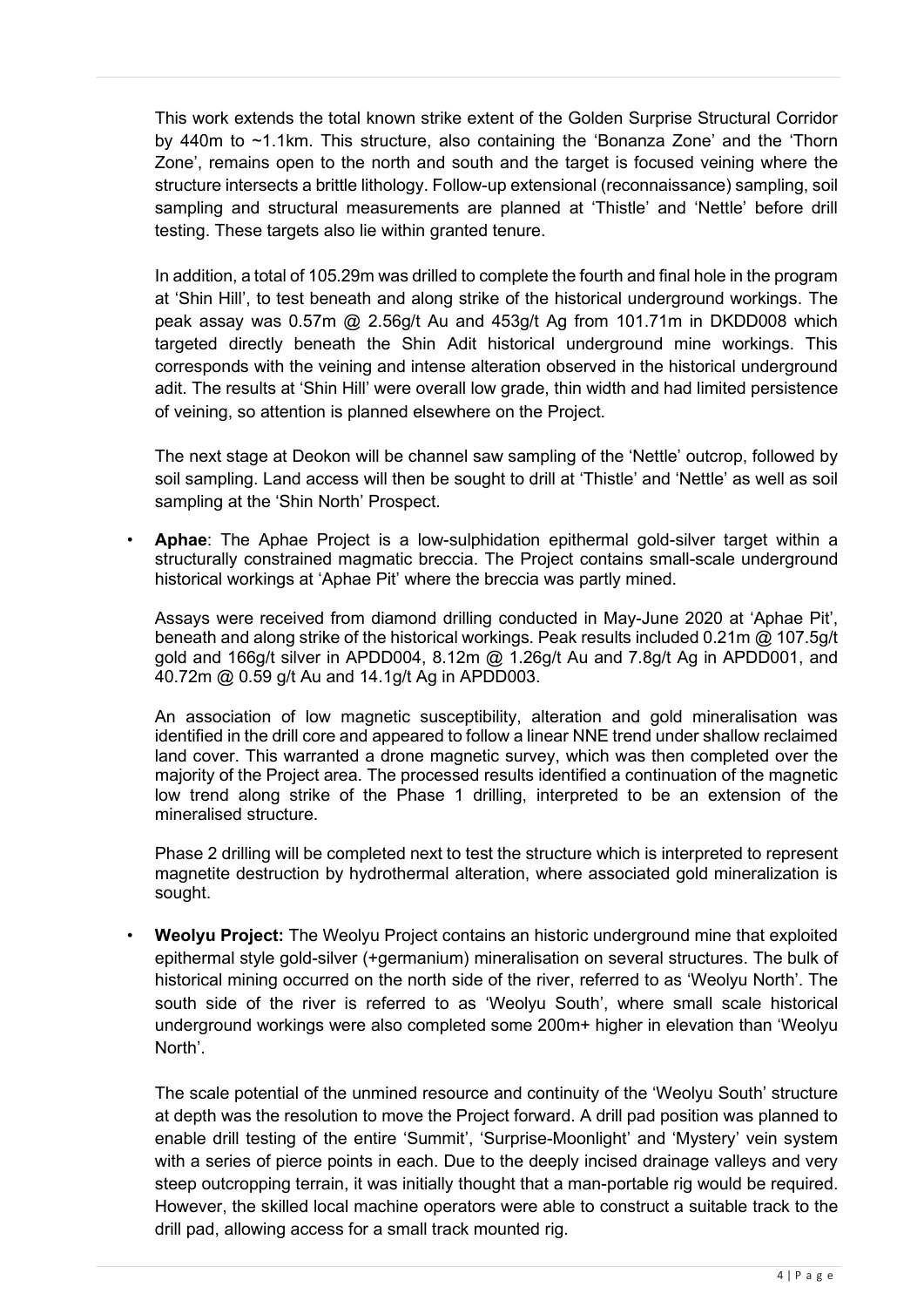Two holes for 670.86m were drilled into the target horizon ~110m below the historical workings. A peak assay result of 5.85m @ 1.68g/t gold and 9.6g/t silver was returned in WUDD009. These results were not of the tenor required for an economically exploitable deposit and lacked typical epithermal vein texture styles which downgraded the 'Weolyu' South Prospect.

The next stage for the Weolyu Project is to the NE of 'Weolyu South' along the major basin bounding Yeongdong fault, where initial reconnaissance sampling has identified a number of prospective areas. Further reconnaissance traverses and soil sampling programs are planned.

• **Dokcheon**: The Dokcheon Project is located approximately 15km east-southeast of the Mokpo port and city in southern Jeolla. The 'Cheongyong Vein' is the initial mineralised target on the Project, with rock chips returning up to 6.89g/t gold in outcrop, located to the west of an historical open-cut clay mine.

Three diamond holes for 702.24m were drilled to test the beneath the outcrop and float train gold mineralised 'Cheongyong Vein'. Multiple zones of high-level low-sulphidation style multi-phase quartz-carbonate+sulphide veining, sheeted quartz-carbonate veining and zones of silica flooded hydraulic breccia were encountered in DCDD001 and 002. However, results for the first two holes returned only low-grade mineralisation, with a peak of 1.74m  $@$  0.14g/t Au and 0.7g/t Ag from 41.94m in DCDD001, 0.28m  $@$  0.52g/t Au and 0.4g/t Ag from 24.39m in DCDD002. A third hole was drilled to test at a deeper paleo-hydrological level than the observed high-level textures at surface and the first two holes, but the vein either pinched out or the dacite lithology was not a suitable host.

The next stage for the Dokcheon Project is to conduct further reconnaissance sampling to the NW of the 'Cheongyong Vein', where significant potential exists for gold-silver mineralisation, based on initial field reviews of historical workings.

• **Project Generation**: A significant amount of Project Generation activity was conducted concurrently with the above drilling programs. In particular, extensive field work was completed at 'Geum Mar' and 'Janghwal' during November 2020 to progress the tenure from applications to granted licences.

Key results included:

- o New vein outcrop discovered at 'Golden Horse' at 'Geum Mar' returning 3.88g/t gold with a nearby float sample of 24g/t gold
- o Peak assay of 8.04g/t gold returned from underground rock chip sampling in the recently discovered mine adit at 'Janghwal'

A strong commitment to reconnaissance sampling and project generation activities is planned for the South Jeolla and Yeongdong Districts, with activities having commenced in February, and will be active through to June until the vegetation becomes too restrictive for traversing. The aim is to continue to build a pipeline of projects for drill testing once prospective areas have been thoroughly sampled, assessed and mapped. Systematic subcrop and outcrop identification traversing and sampling and sampling beyond known zones is planned. There will be a dual focus of 1) within Projects or 'Near Project' areas, and 2) new zones not previously traversed by SAU in prospective basins.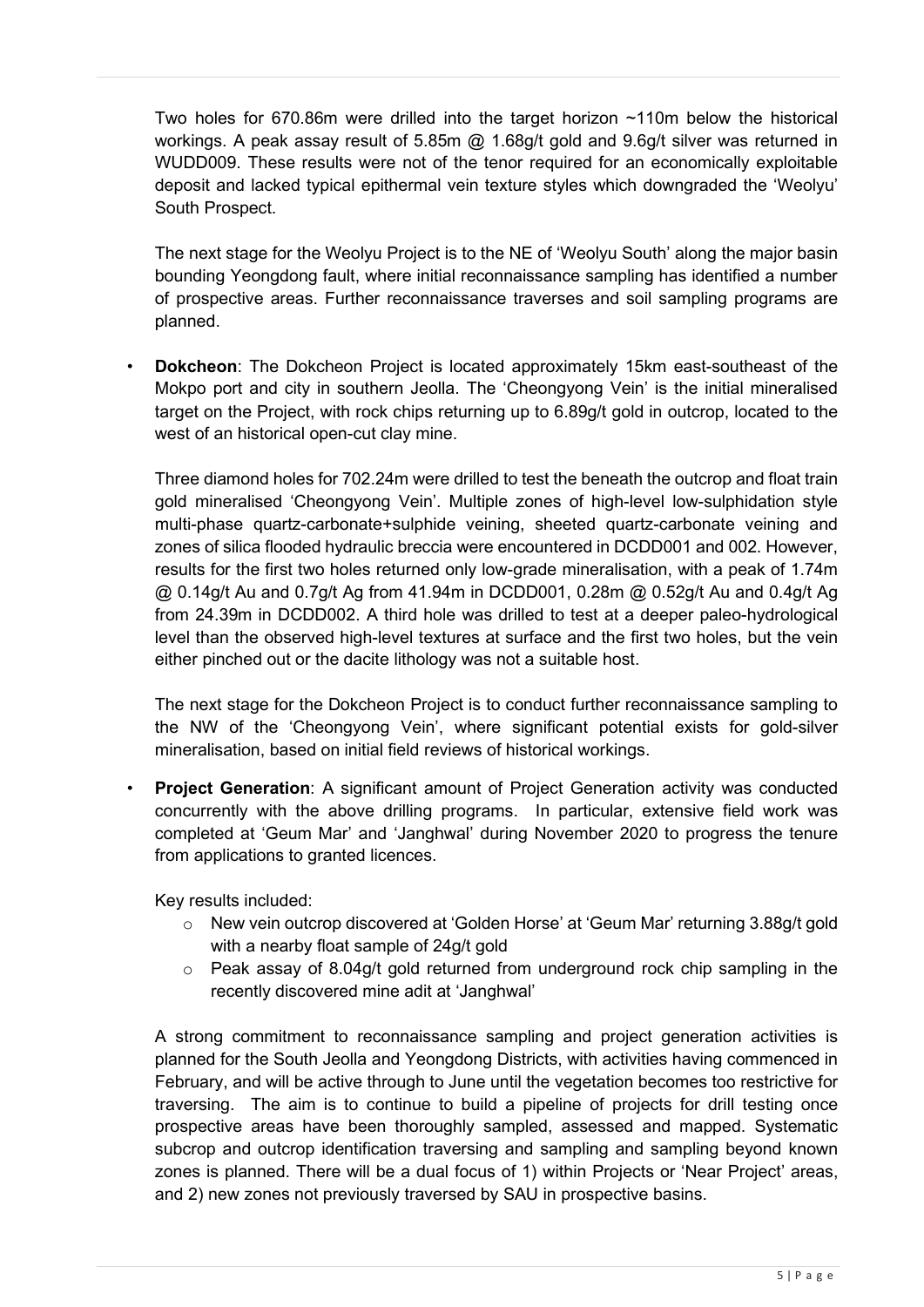Further detail in relation to the above exploration activities is available in the Company's quarterly activities reports for the quarters ending September 2020 (ASX release 29 October 2020) and December 2020 (ASX release 27 January 2021).

# South Korea: 50% owned joint venture projects

**Gubong and Kochang Gold Projects**: with 'Permit to Develop' approvals received for both projects, the development of these projects was proposed by Joint Venture partner, Bluebird Merchant Ventures (BMV) in mid-2020. Southern Gold elected to not approve the development proposal and as such offered the projects for sale. BMV subsequently elected to acquire them by making an offer to Southern Gold for its interests. After a price for the sale was not being mutually agreed, an independent expert was engaged to determine the price. The result of this process has set the price for the assets at US\$9.945 million. The company is now in discussions with BMV on commercial arrangements to satisfy this price and complete the sale process.

# **Corporate**

# Finance

On 3 September 2020, the Southern Gold announced that it had received binding commitments from sophisticated and institutional investors in respect of a placement of 85,000,000 ordinary shares in the Company at \$0.12 per share to raise \$10.2 million. The placement included a 2-year \$0.18 option for every two shares subscribed. The placement was well oversubscribed with significant additional demand identified in Asia. The placement was conducted in two tranches:

- Tranche 1 being 31,668,024 shares, pursuant to available share placement capacity, comprising 27,834,794 issued on 11 September 2020 and 3,833,230 shares issued 18 September 2020, together raising approximately \$3.8 million before costs; and
- Tranche 2 being 53,331,976 shares issued following shareholder approval on 19 October 2020, comprising 38,762,976 shares issued on 27 October 2020 and 14,569,000 shares issued on 3 November 2020, together raising \$6.4 million before costs. As part of the Tranche 2 placement, following shareholder approval, 42,500,000 options (the "1 for 2" \$0.18 call options) were also issued on 27 October 2020 and 3 November 2020. The options expire 18 October 2022.

# Events Subsequent to Reporting Date

Bluebird Merchant Venture PLC (BMV) did not complete the purchase of Southern Gold's 50% interests in the two South Korean joint ventures for US\$9.945 million on 26 January 2021, as required under the Joint Venture Agreements. On that date, BMV emailed the Company outlining, in general terms, alternative means by which the sale and purchase of the joint ventures may be settled. Southern Gold is maintaining an open dialogue with BMV to determine whether an acceptable agreement may be reached or whether it will pursue its legal rights. Refer Note 2 of the Half Year Report.

Other than as noted above, no other matters or circumstances have arisen since the end of the half year which significantly affected, or may significantly affect, the operations of the consolidated entity, the results of those operations or state of affairs of the consolidated entity in future financial years.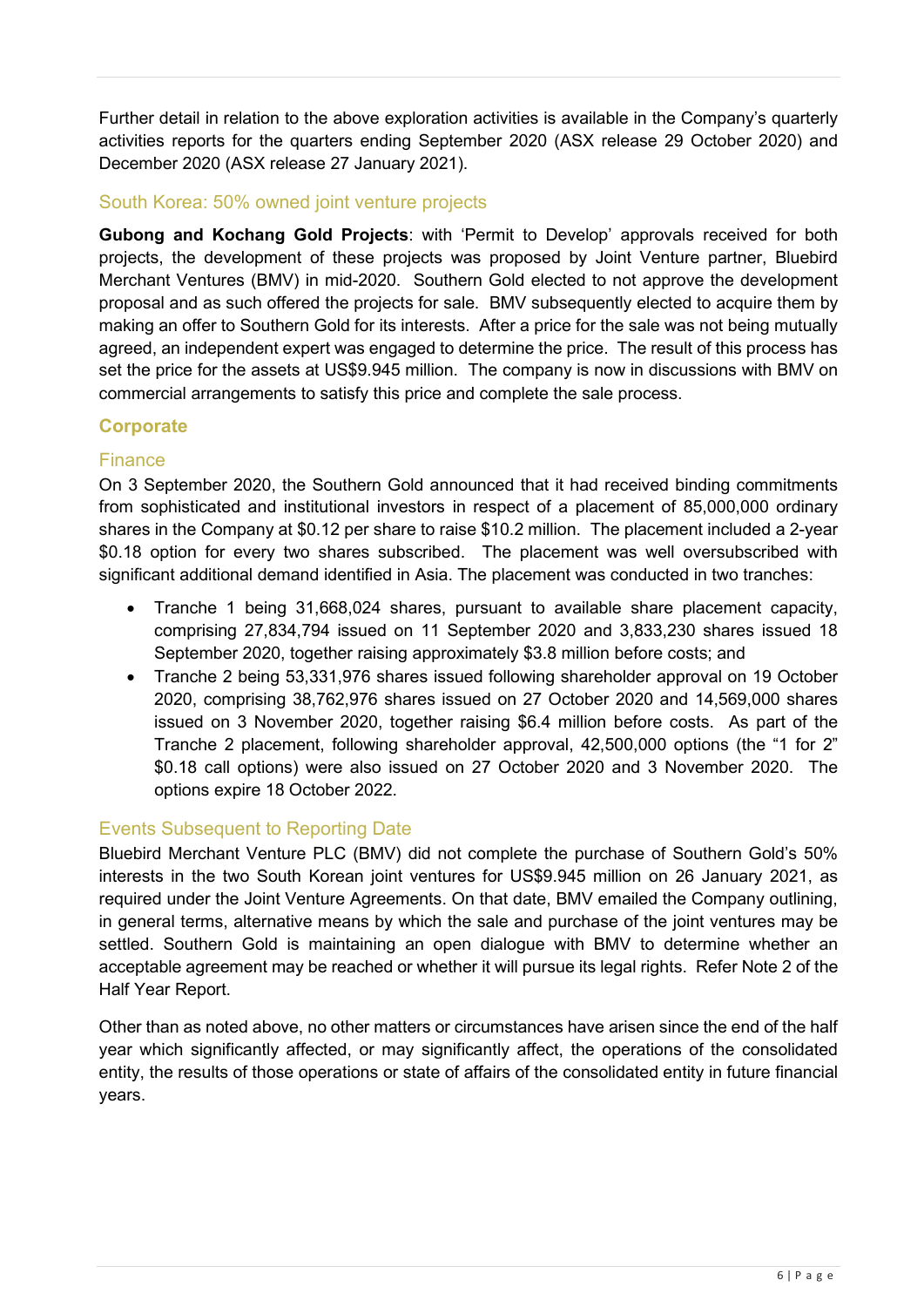# **Competent Persons Statement**

The information in this report that relates to Exploration Results has been compiled under the supervision of Mr. Paul Wittwer (AIG, AusIMM). Mr Wittwer who is an employee of Southern Gold Limited and a Member of the Australian Institute of Geoscientists and the Australasian Institute of Mining and Metallurgy, has sufficient experience which is relevant to the style of mineralisation and type of deposit under consideration and to the activity he has undertaken to qualify as a Competent Person as defined in the 2012 Edition of the Australasian Code for the Reporting of Exploration Results, Mineral Resources and Ore Reserves. Mr Wittwer consents to the inclusion in this report of the matters based on the information in the form and context in which it appears.

# **Forward-looking Statements**

Some statements in this release regarding estimates or future events are forward looking statements. These may include, without limitation:

- Estimates of future cash flows, the sensitivity of cash flows to metal prices and foreign exchange rate movements;
- Estimates of future metal production; and
- Estimates of the resource base and statements regarding future exploration results.

Such forward looking statements are based on a number of estimates and assumptions made by the Company and its consultants in light of experience, current conditions and expectations of future developments which the Company believes are appropriate in the current circumstances. Such statements are expressed in good faith and believed to have a reasonable basis. However, the estimates are subject to known and unknown risks and uncertainties that could cause actual results to differ materially from estimated results.

All reasonable efforts have been made to provide accurate information, but the Company does not undertake any obligation to release publicly any revisions to any "forward-looking statement" to reflect events or circumstances after the date of this presentation or ASX release, except as may be required under applicable laws. Recipients should make their own enquiries in relation to any investment decisions from a licensed investment advisor.

# **Auditors Independence Declaration**

The auditor's independence declaration under section 307C of the Corporations Act 2001 is attached.

Dated at Adelaide this 12<sup>th</sup> day of March 2021 and signed in accordance with a resolution of the Directors.

File ext

S Mitchell G C Boulton AM<br>
Managing Director Chairman<br>
Chairman **Managing Director** 

Reg Boult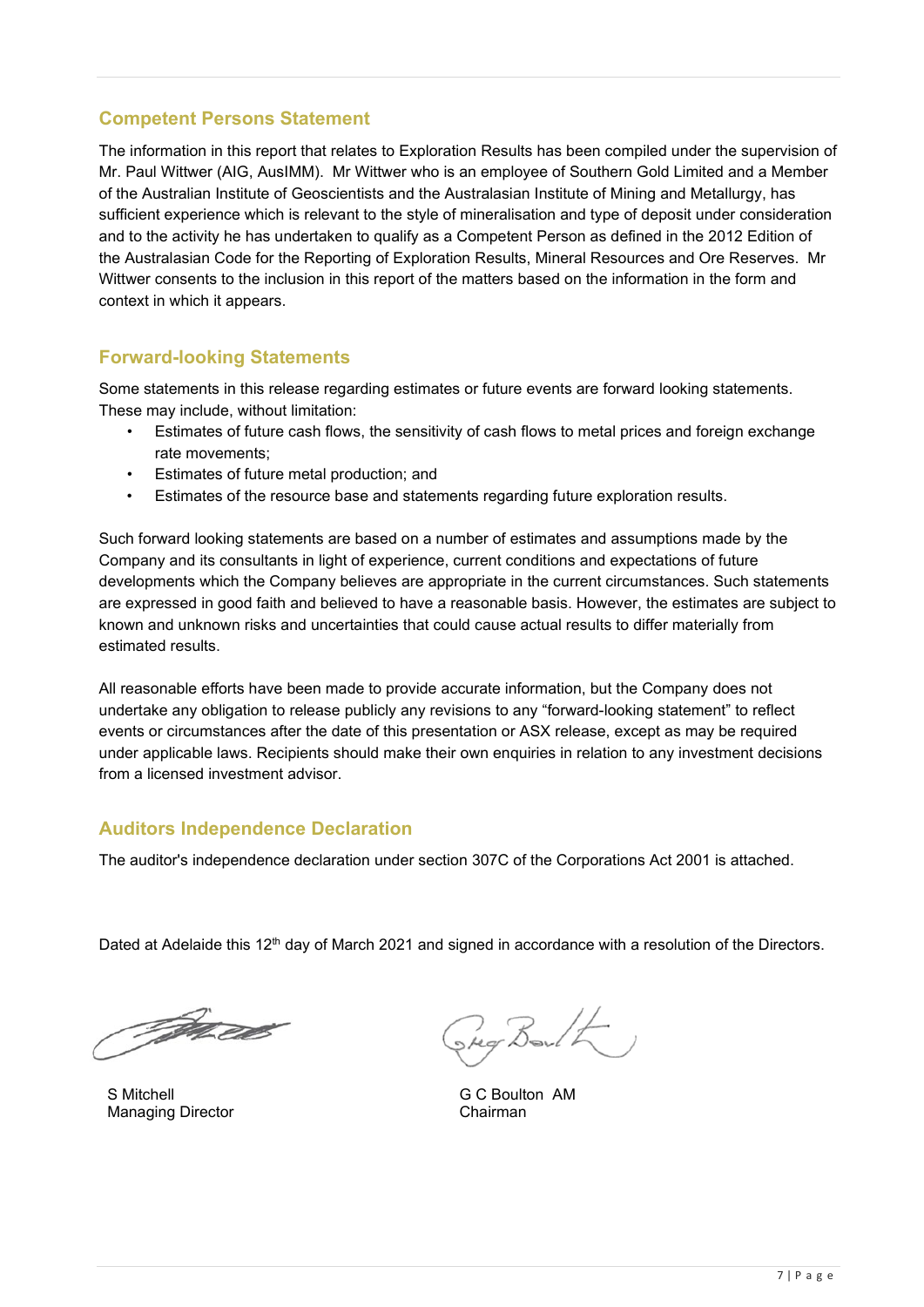

Level 3, 170 Frome Street Adelaide SA 5000

Correspondence to: GPO Box 1270 Adelaide SA 5001

**T** +61 8 8372 6666

# **Auditor's Independence Declaration**

# To the Directors of Southern Gold Limited

In accordance with the requirements of section 307C of the *Corporations Act 2001*, as lead auditor for the review of Southern Gold Limited for the half-year ended 31 December 2020, I declare that, to the best of my knowledge and belief, there have been:

a no contraventions of the auditor independence requirements of the *Corporations Act 2001* in relation to the review; and

b no contraventions of any applicable code of professional conduct in relation to the review

GRANT THORNTON AUDIT PTY LTD Chartered Accountants

J<mark> L Hump</mark>hrev Partner – Audit & Assurance

Adelaide, 12 March 2021

Grant Thornton Audit Pty Ltd ACN 130 913 594 a subsidiary or related entity of Grant Thornton Australia Ltd ABN 41 127 556 389

'Grant Thornton' refers to the brand under which the Grant Thornton member firms provide assurance, tax and advisory services to their clients and/or refers to one or more member firms, as the context requires. Grant Thornton Australia Ltd is a member firm of Grant Thornton International Ltd (GTIL). GTIL and the member firms are not a worldwide partnership. GTIL and each member firm is a separate legal entity. Services are delivered by the member firms. GTIL does not provide services to clients. GTIL and its member firms are not agents of, and do not obligate one another and are not liable for one another's acts or omissions. In the Australian context only, the use of the term 'Grant Thornton' may refer to<br>Grant Thornton Australia Limited ABN 41 127 556 389 and its Australian subsi Grant Thornton Australia Limited.

**www.grantthornton.com.au**

Liability limited by a scheme approved under Professional Standards Legislation.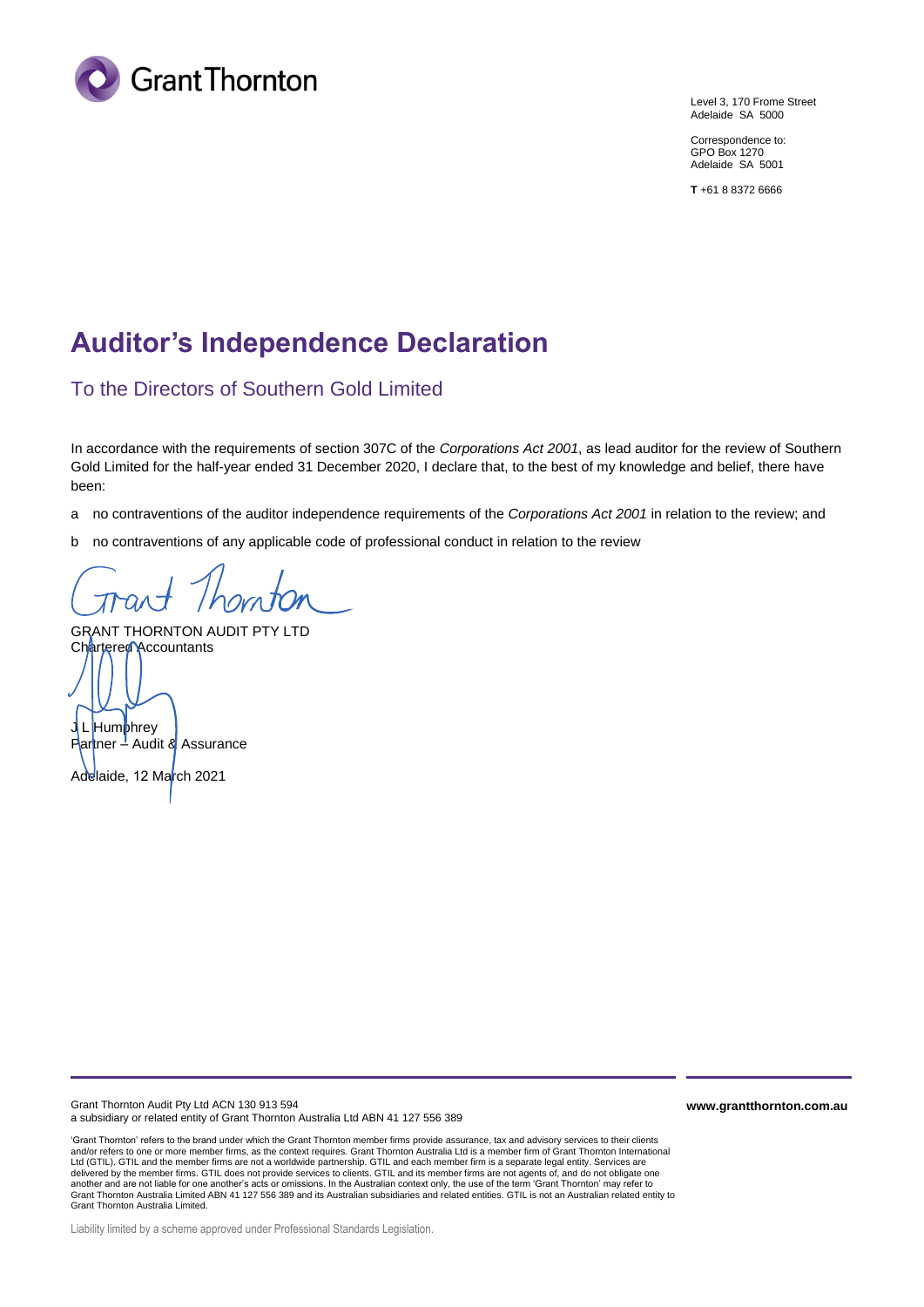# **Consolidated Statement of Profit or Loss and Other Comprehensive Income for the Half Year ended 31 December 2020**

| <b>Note</b>                                                                          | <b>Half Year Ended</b><br>31 Dec 2020<br>\$ | <b>Half Year Ended</b><br>31 Dec 2019<br>\$ |
|--------------------------------------------------------------------------------------|---------------------------------------------|---------------------------------------------|
| Interest received                                                                    | 2,017                                       | 1,621                                       |
| Other Income                                                                         | 117,280                                     |                                             |
| Share of profit / (loss) of joint ventures,<br>accounted for using the equity method |                                             | (181, 919)                                  |
| <b>Exploration expenses</b>                                                          | (100, 605)                                  | (164, 628)                                  |
| Salaries and wages                                                                   | (361,999)                                   | (278, 721)                                  |
| Directors fees                                                                       | (139, 305)                                  | (92, 137)                                   |
| Interest expense                                                                     |                                             | (58, 141)                                   |
| Shareholder relations                                                                | (173, 556)                                  | (151, 579)                                  |
| Other consulting expenses                                                            | (58, 468)                                   | (101, 603)                                  |
| Other administrative expenses                                                        | (163, 788)                                  | (549, 683)                                  |
| Depreciation                                                                         | (67, 866)                                   | (79, 560)                                   |
| Share based payments                                                                 |                                             | (791, 044)                                  |
| Transaction costs-disposal of Australian assets                                      |                                             | (46, 158)                                   |
| Transaction costs-disposal of joint ventures                                         | (63, 462)                                   |                                             |
| Loss before income tax                                                               | (1,009,752)                                 | (2, 493, 552)                               |
| Income tax benefit/(expense)                                                         |                                             |                                             |
| Net loss for the half year                                                           | (1,009,752)                                 | (2, 493, 552)                               |
| <b>Other Comprehensive Income</b>                                                    |                                             |                                             |
| Items that may be reclassified to profit or loss:                                    |                                             |                                             |
| Exchange differences on translation                                                  | (101, 229)                                  | (7, 187)                                    |
| Total comprehensive income for the period                                            | (1, 110, 981)                               | (2,500,739)                                 |
| <b>Earnings Per Share</b>                                                            |                                             |                                             |
| Basic (cents per share)                                                              | (0.60)                                      | (3.02)                                      |
| Diluted (cents per share)                                                            | (0.60)                                      | (3.02)                                      |

*The above Statement of Profit or Loss and Other Comprehensive Income should be read in conjunction with the accompanying condensed notes.*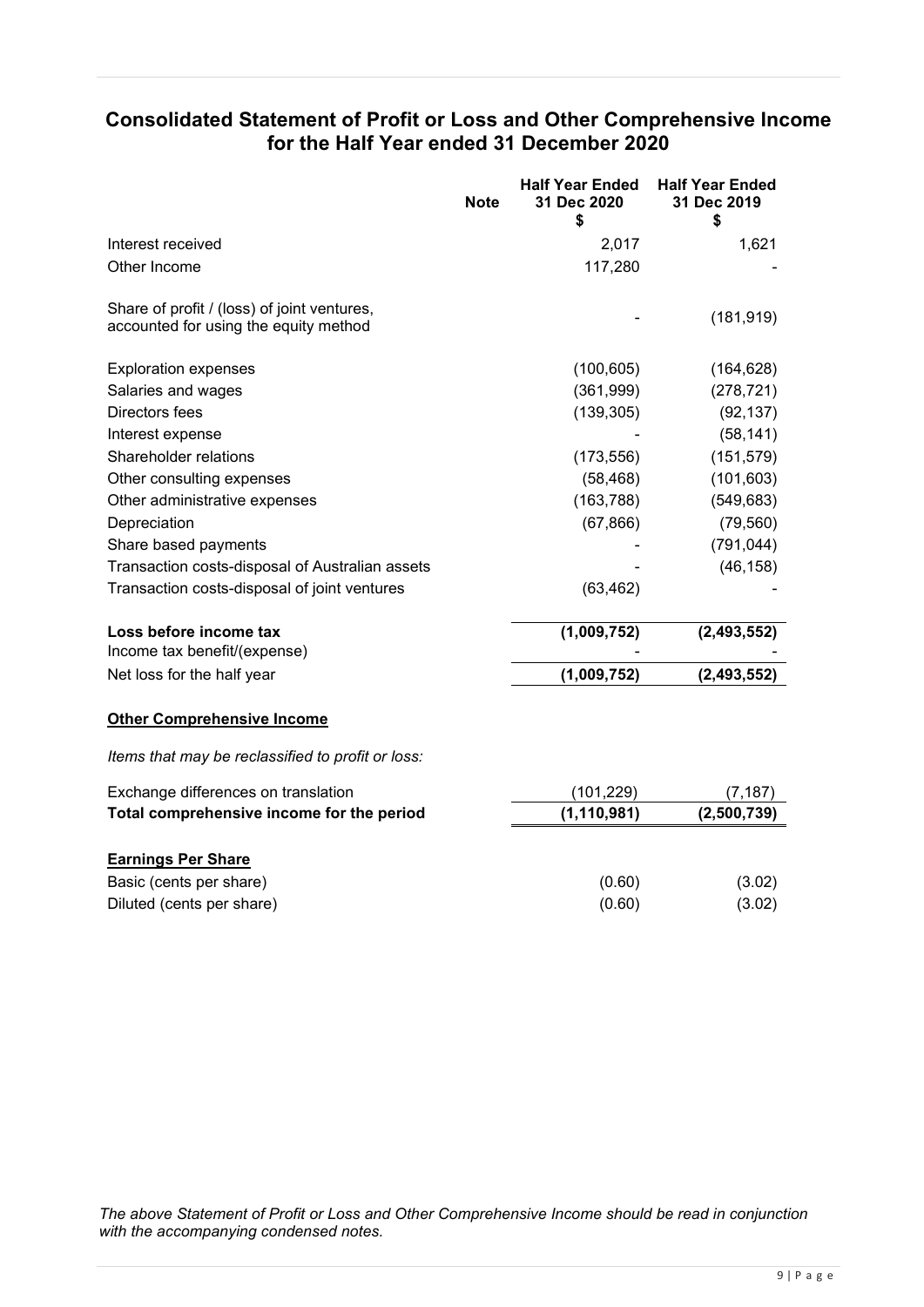# **Consolidated Statement of Financial Position as at 31 December 2020**

|                                        | <b>Note</b>    | As at<br>31 Dec 2020<br>\$ | As at<br>30 June 2020<br>S |
|----------------------------------------|----------------|----------------------------|----------------------------|
| <b>CURRENT ASSETS</b>                  |                |                            |                            |
| Cash and cash equivalents              |                | 10,159,994                 | 3,736,665                  |
| Trade and other receivables            |                | 132,061                    | 182,828                    |
| Other assets                           |                | 57,023                     | 26,853                     |
| Held for sale assets                   | $\overline{2}$ | 1,930,677                  | 1,847,595                  |
| TOTAL CURRENT ASSETS                   |                | 12,279,755                 | 5,793,941                  |
| <b>NON-CURRENT ASSETS</b>              |                |                            |                            |
| Right of use asset                     |                | 4,640                      | 43,705                     |
| Exploration and evaluation expenditure | 3              | 7,134,590                  | 6,139,228                  |
| Plant and equipment                    |                | 105,736                    | 132,134                    |
| <b>TOTAL NON-CURRENT ASSETS</b>        |                | 7,244,966                  | 6,315,067                  |
| <b>TOTAL ASSETS</b>                    |                | 19,524,721                 | 12,109,008                 |
|                                        |                |                            |                            |
| <b>CURRENT LIABILITIES</b>             |                |                            |                            |
| Trade and other payables               |                | 207,168                    | 584,514                    |
| Provisions                             |                | 171,491                    | 154,452                    |
| <b>Borrowings</b>                      |                |                            | 758,815                    |
| Lease liability                        |                | 6,471                      | 43,396                     |
| TOTAL CURRENT LIABILITIES              |                | 385,130                    | 1,541,177                  |
| <b>NON-CURRENT LIABILITIES</b>         |                |                            |                            |
| Provisions                             |                | 51,382                     | 42,241                     |
| TOTAL NON-CURRENT LIABILITIES          |                | 51,382                     | 42,241                     |
|                                        |                |                            |                            |
| <b>TOTAL LIABILITIES</b>               |                | 436,512                    | 1,583,418                  |
| <b>NET ASSETS</b>                      |                | 19,088,209                 | 10,525,590                 |
| <b>EQUITY</b>                          |                |                            |                            |
| Issued capital                         | $\overline{4}$ | 58,011,777                 | 48,510,128                 |
| Reserves                               |                | 910,864                    | 1,151,405                  |
| <b>Accumulated losses</b>              |                | (39, 834, 432)             | (39, 135, 943)             |
| <b>TOTAL EQUITY</b>                    |                | 19,088,209                 | 10,525,590                 |
|                                        |                |                            |                            |

*The above Statement of Financial Position should be read in conjunction with the accompanying condensed notes.*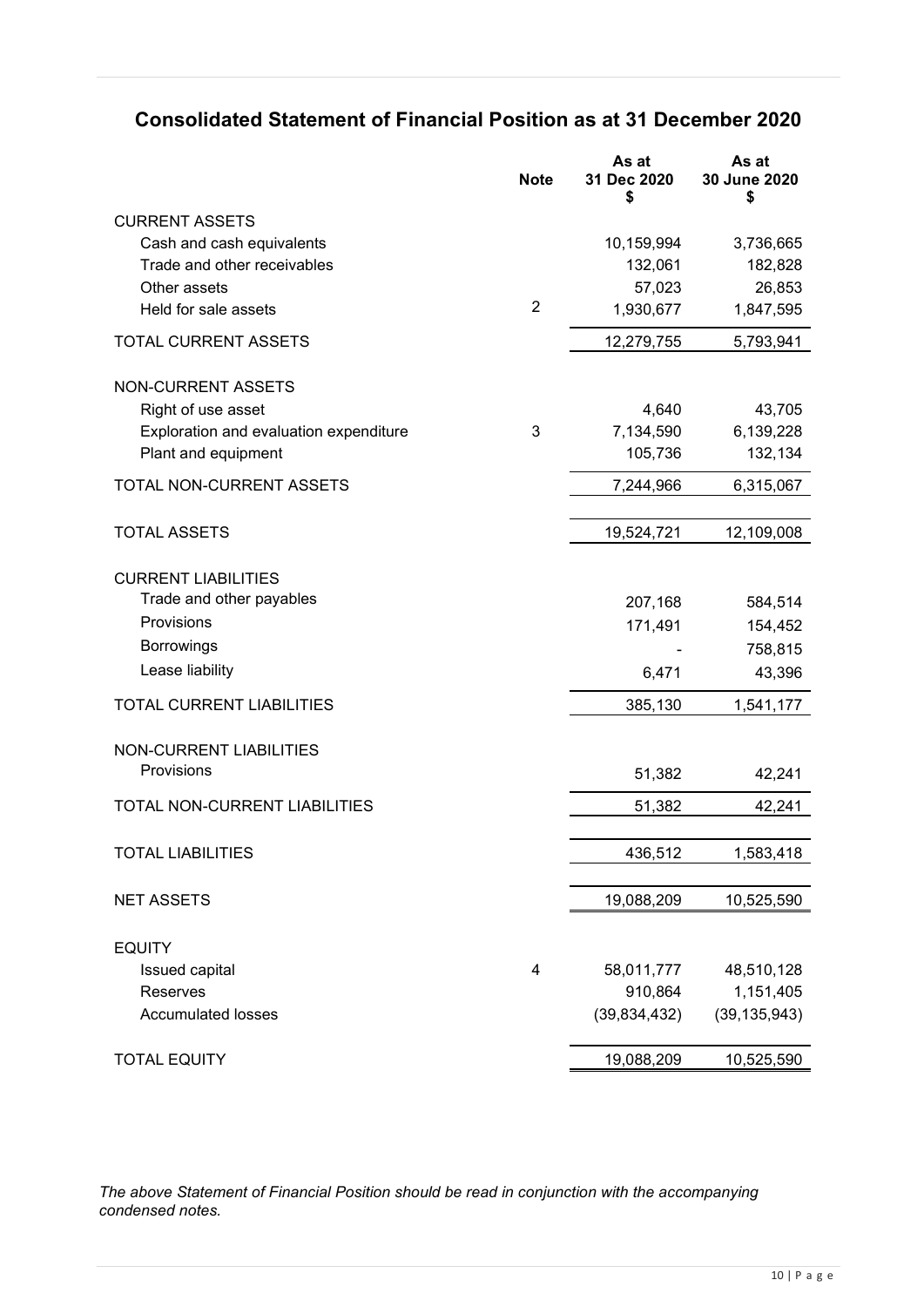# **Consolidated Statement of Changes in Equity for the Half Year ended 31 December 2020**

|                                                                                 | <b>Issued</b><br>Capital<br>S | <b>Accumulated</b><br><b>losses</b><br>\$ | Share-based<br>payment<br>reserve<br>\$ | Foreign<br>currency<br>translation<br>reserve<br>\$ | <b>Total</b><br>\$ |
|---------------------------------------------------------------------------------|-------------------------------|-------------------------------------------|-----------------------------------------|-----------------------------------------------------|--------------------|
| Balance at 1 July 2019                                                          | 42,304,761                    | (35, 647, 785)                            | 699,415                                 | 223,549                                             | 7,579,940          |
| Total comprehensive income in<br>the period<br><b>Transactions with owners:</b> |                               | (2,493,552)                               |                                         | (7, 187)                                            | (2,500,739)        |
| Issue of share capital                                                          | 2,426,512                     |                                           |                                         |                                                     | 2,426,512          |
| Options issued to Directors and<br>employees                                    |                               |                                           | 758,044                                 |                                                     | 758,044            |
| Options issued to the rights<br>issue underwriters                              |                               |                                           | 291,200                                 |                                                     | 291,200            |
| Options lapsed or exercised                                                     |                               | 679,352                                   | (679, 352)                              |                                                     |                    |
| Balance at 31 December 2019                                                     | 44,731,273                    | (37, 461, 985)                            | 1,069,307                               | 216,362                                             | 8,554,957          |
| Balance at 1 July 2020                                                          | 48,510,128                    | (39, 135, 943)                            | 1,115,411                               | 35,994                                              | 10,525,590         |
| Total comprehensive income in<br>the period<br><b>Transactions with owners:</b> |                               | (1,009,752)                               |                                         | (101, 229)                                          | (1, 110, 981)      |
| Issue of share capital (Note 4)                                                 | 10,200,000                    |                                           |                                         |                                                     | 10,200,000         |
| Options issued to placement<br>brokers (Note 5)                                 | (171, 951)                    |                                           | 171,951                                 |                                                     |                    |
| Options lapsed or exercised                                                     |                               | 311,263                                   | (311, 263)                              |                                                     |                    |
| Costs associated with the issue<br>of shares                                    | (526, 400)                    |                                           |                                         |                                                     | (526, 400)         |
| Balance at 31 December 2020                                                     | 58,011,777                    | (39, 834, 432)                            | 976,099                                 | (65, 235)                                           | 19,088,209         |

*The above Statement of Changes in Equity should be read in conjunction with the accompanying condensed notes.*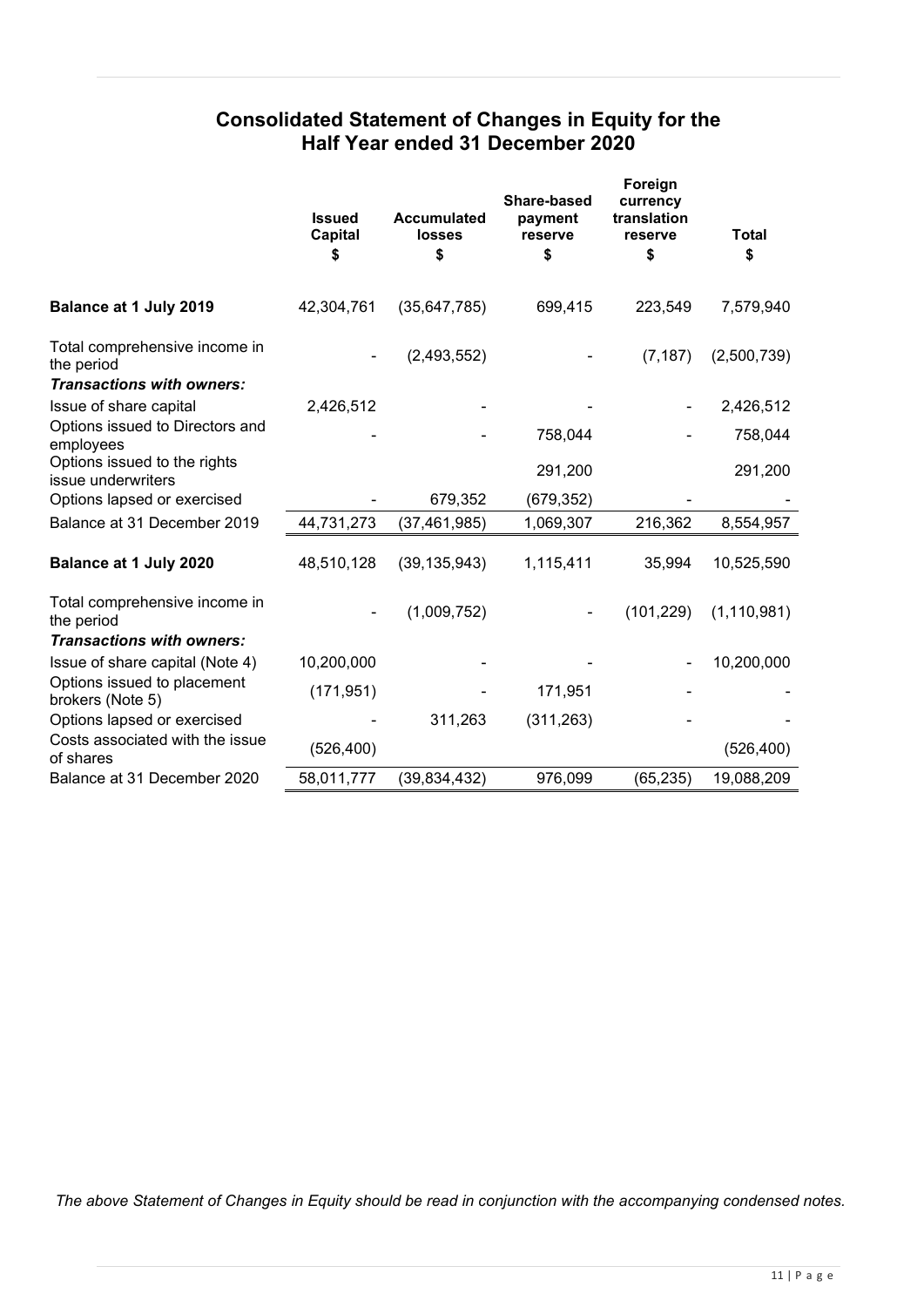# **Consolidated Statement of Cash Flows for the Half Year ended 31 December 2020**

|                                                 | <b>Note</b> | <b>Half Year Ended</b><br>31 Dec 2020 | <b>Half Year Ended</b><br>31 Dec 2019 |
|-------------------------------------------------|-------------|---------------------------------------|---------------------------------------|
|                                                 |             | <b>Inflows</b><br>(Outflows)          | <b>Inflows</b><br>(Outflows)          |
|                                                 |             | \$                                    | \$                                    |
| Cash flows related to operating activities      |             |                                       |                                       |
| Interest received                               |             | 2,017                                 | 1,621                                 |
| Other income                                    |             | 117,280                               |                                       |
| Payments to suppliers and employees             |             | (946, 987)                            | (1,200,997)                           |
| Exploration and evaluation                      |             | (101, 023)                            |                                       |
| Interest Expense                                |             | (5,657)                               | (45, 555)                             |
| Short term lease payments                       |             | (7,203)                               | (7, 396)                              |
| Net operating cash flows                        |             | (941, 573)                            | (1,252,327)                           |
| Cash flows related to investing activities      |             |                                       |                                       |
| Payments for mining tenements, exploration and  |             |                                       |                                       |
| evaluation expenditure                          |             | (1,370,978)                           | (1,353,676)                           |
| Loans provided to Gubong JV Company             |             | (41, 541)                             | (207, 533)                            |
| Loans provided to Kochang JV Company            |             | (41, 541)                             |                                       |
| Payments for plant and equipment                |             | (4, 841)                              | (5,701)                               |
| Proceeds form the sale of plant and equipment   |             | 1,064                                 |                                       |
| Proceeds from sale of investments               |             |                                       | 2,322,671                             |
| Transaction costs on disposal of JV Investments |             | (63, 462)                             |                                       |
| Net investing cash flows                        |             | (1,521,299)                           | 755,761                               |
| Cash flows related to financing activities      |             |                                       |                                       |
| Proceeds from share issues                      |             | 10,200,000                            | 2,839,027                             |
| Payment for share issue costs                   |             | (526, 401)                            | (195, 337)                            |
| Repayment of lease liability                    |             | (36, 696)                             | (37, 797)                             |
| Repayment of borrowings                         |             | (750,000)                             |                                       |
| Net financing cash flows                        |             | 8,886,903                             | 2,605,893                             |
| Net increase/(decrease) in cash                 |             | 6,424,031                             | 2,109,327                             |
| Cash at beginning of financial period           |             | 3,736,665                             | 392,040                               |
| Exchange rate adjustments on opening cash       |             | (702)                                 | 4                                     |
| Cash at end of financial period                 |             | 10,159,994                            | 2,501,371                             |

*The above Statement of Cash Flows should be read in conjunction with the accompanying condensed notes.*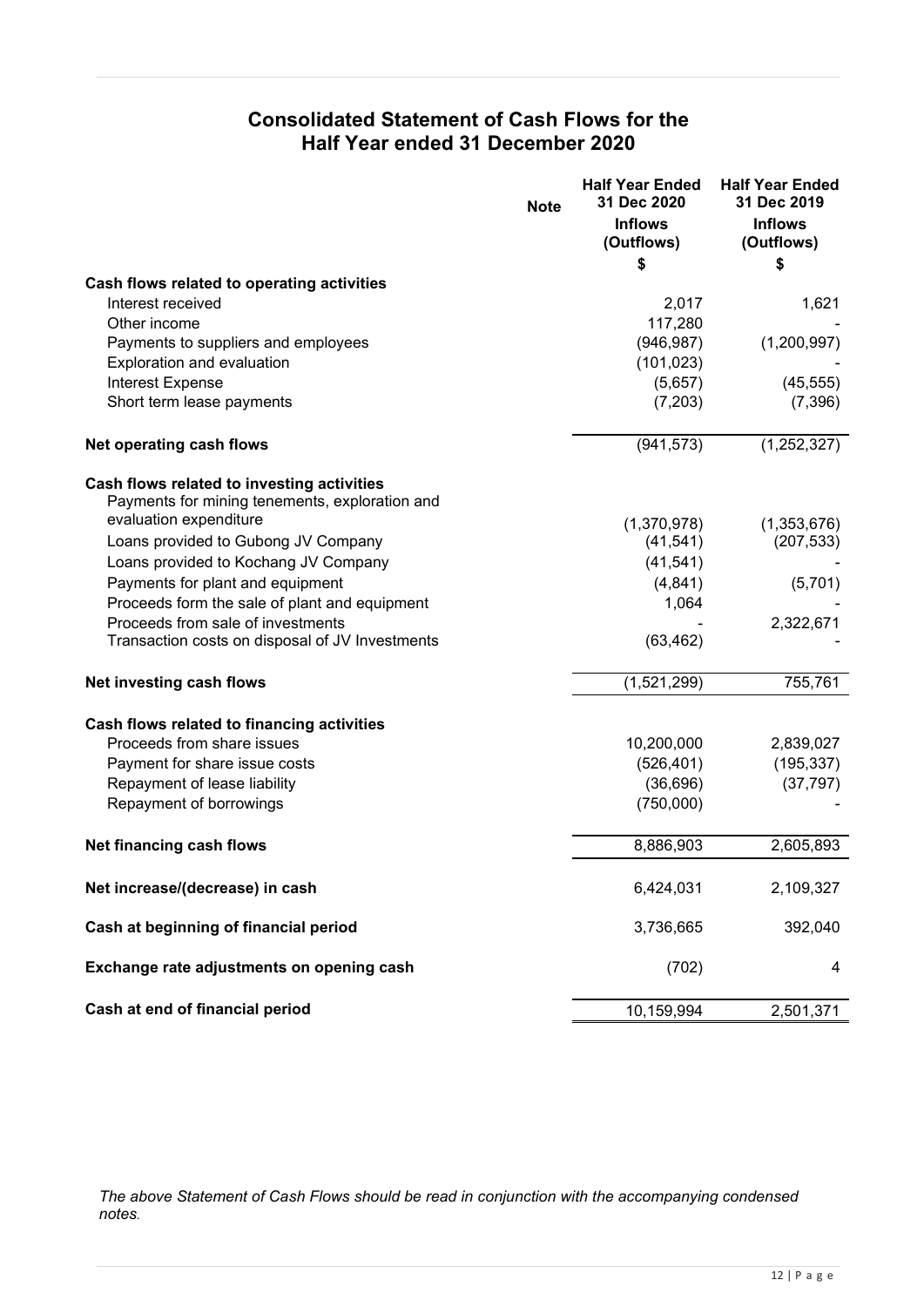# **Condensed Notes to the financial statements for the Half Year ended 31 December 2020**

### **1. BASIS OF PREPARATION OF ACCOUNTS**

This half year financial report is a general purpose financial report prepared in accordance with the Corporations Act 2001 and AASB 134 "Interim Financial Reporting", Australian Accounting Interpretations and other authoritative pronouncements of the Australian Accounting Standards Board.

It is recommended that this financial report be read in conjunction with the annual financial report for the year ended 30 June 2020 and any public announcements made by Southern Gold Limited and its controlled entities during the half year in accordance with continuous disclosure requirements arising under the ASX Listing Rules.

The half year financial report does not include full disclosures of the type normally included in an annual financial report.

Southern Gold Limited is a company domiciled in Australia. The Consolidated half year financial report of the Company as at and for the six months ended 31 December 2020 comprises the Company and its subsidiaries (together referred to as the "consolidated" entity).

Changes in accounting policies and accounting policies applied for the first time

The accounting policies adopted by the group are consistent with those of the previous financial year and corresponding period end.

### New standards adopted as at 1 July 2020

The Company has considered the implications of new or amended Accounting Standards, and has determined that their application to the financial statements is either not relevant or not material.

### Estimates and judgements

When preparing the half year financial statements, management undertakes a number of judgements, estimates and assumptions about recognition and measurement of assets, liabilities, income and expenses. The actual results may differ from the judgements, estimates and assumptions made by management, and will seldom equal the estimated results.

### *Estimates and judgements*– *Valuation of unlisted options*

A key area of judgement, for the half year ended 31 December 2020, relates to the calculation of the market value of the unlisted options issued to Directors, employees and the rights issue underwriters. The market value of each option series is assessed using the Black-Scholes method, and a key assumption in this calculation is the Company's future share price volatility. Future volatility was based on the historic daily price movements of the Company's ASX listed shares for the 24 months immediately prior to the relevant valuation date for each of the option series. For further information in relation to the options issued, refer to Note 5.

Other than as described above, the judgements, estimates and assumptions applied in the half year financial statements, including the key sources of estimation uncertainty, were the same as those applied in the Group's last annual financial statements for the year ended 30 June 2020.

### Investments in Joint Ventures

Following a decision by the Southern Gold Board to focus the Company's resources on its 100% owned tenements in South Korea, the carrying value of its investments in its 50% owned Kochang and Gubong joint ventures at 30 June 2020, were reclassified in the Statement of Financial Position from

'Investments accounted for using the equity method' to 'Held for sale assets'. Similarly, Southern Gold's 50% share of funding each of the joint ventures, provided as shareholder loans, were reclassified in the Statement of Financial Position from 'Financial Assets' to 'Held for sale assets', as these loans are more in the nature of equity style risk. Refer Note 2.

On 3 August 2020, Southern Gold announced that the other 50% owner in the two joint ventures, Bluebird Merchant Venture PLC (BMV), had formally submitted a 'Proposal to Redevelop' to each of the Boards of the two Joint Venture. Southern Gold elected to vote against the two proposals, while BMV voted in favour of the two proposals. Under the Joint Venture Agreements, Southern Gold was then taken to have placed each of its 50% interests in the joint ventures as available for sale. BMV subsequently made an offer to acquire each of the joint ventures. Southern Gold declined to accept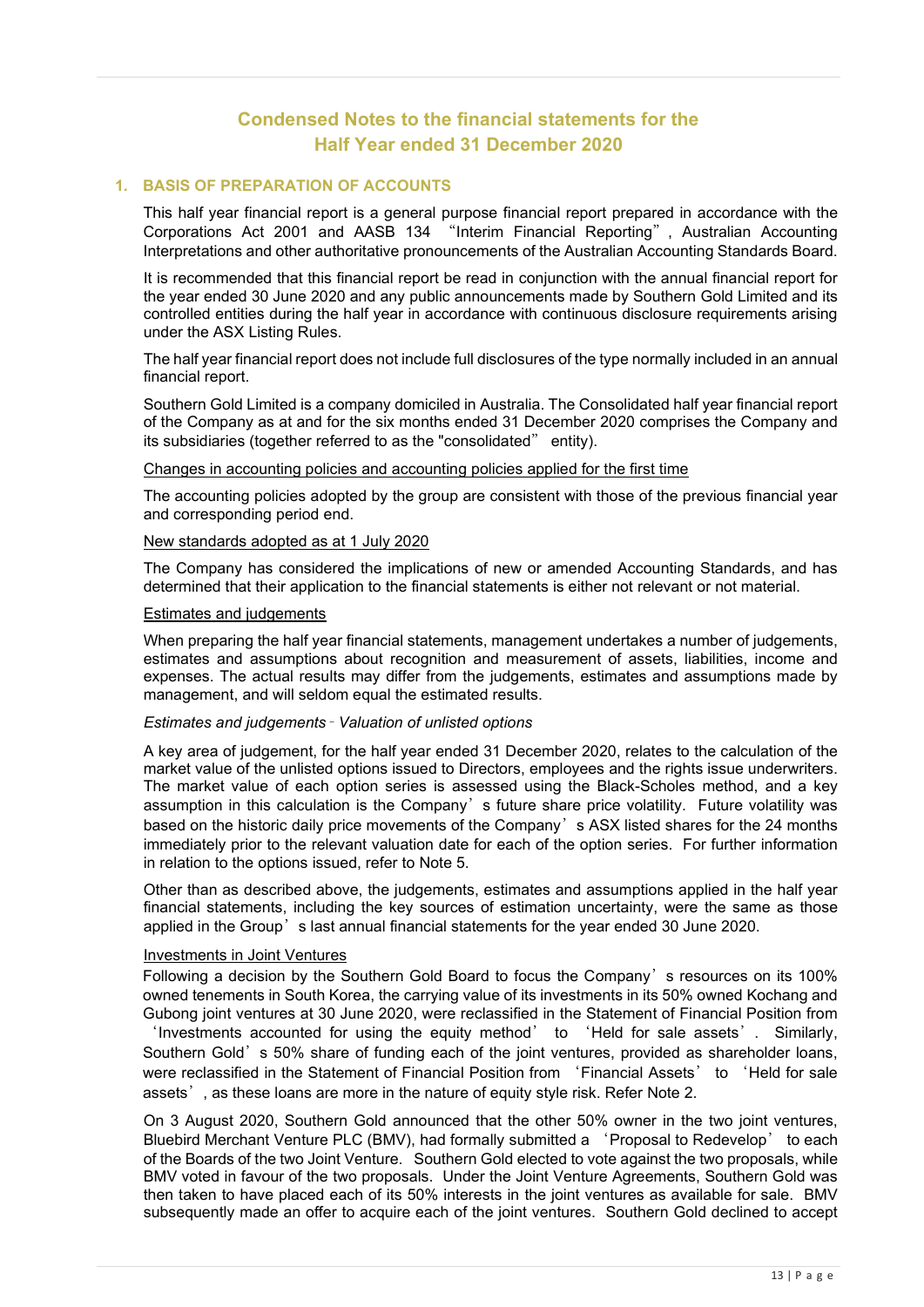the offers and exercised its right under the Joint Venture Agreements to have a binding sale price set by an independent valuer.

On 30 November 2020, Southern Gold reported that the independent valuer had set the total sale price for the two joint ventures at US\$9,945,000 (approximately A\$12,915,000), with a completion date of 26th January 2021.

On the 26th January 2021, BMV emailed the Company outlining, in general terms, alternative means by which the sale and purchase may be settled. Southern Gold is maintaining an open dialogue with BMV to see whether an acceptable agreement may be reached or whether it will pursue its legal rights. While the amount to be recovered for the sale of the joint venture remains subject to negotiation, the Board are of the view that the amount recovered will be in excess of their carrying value of \$1,930,677.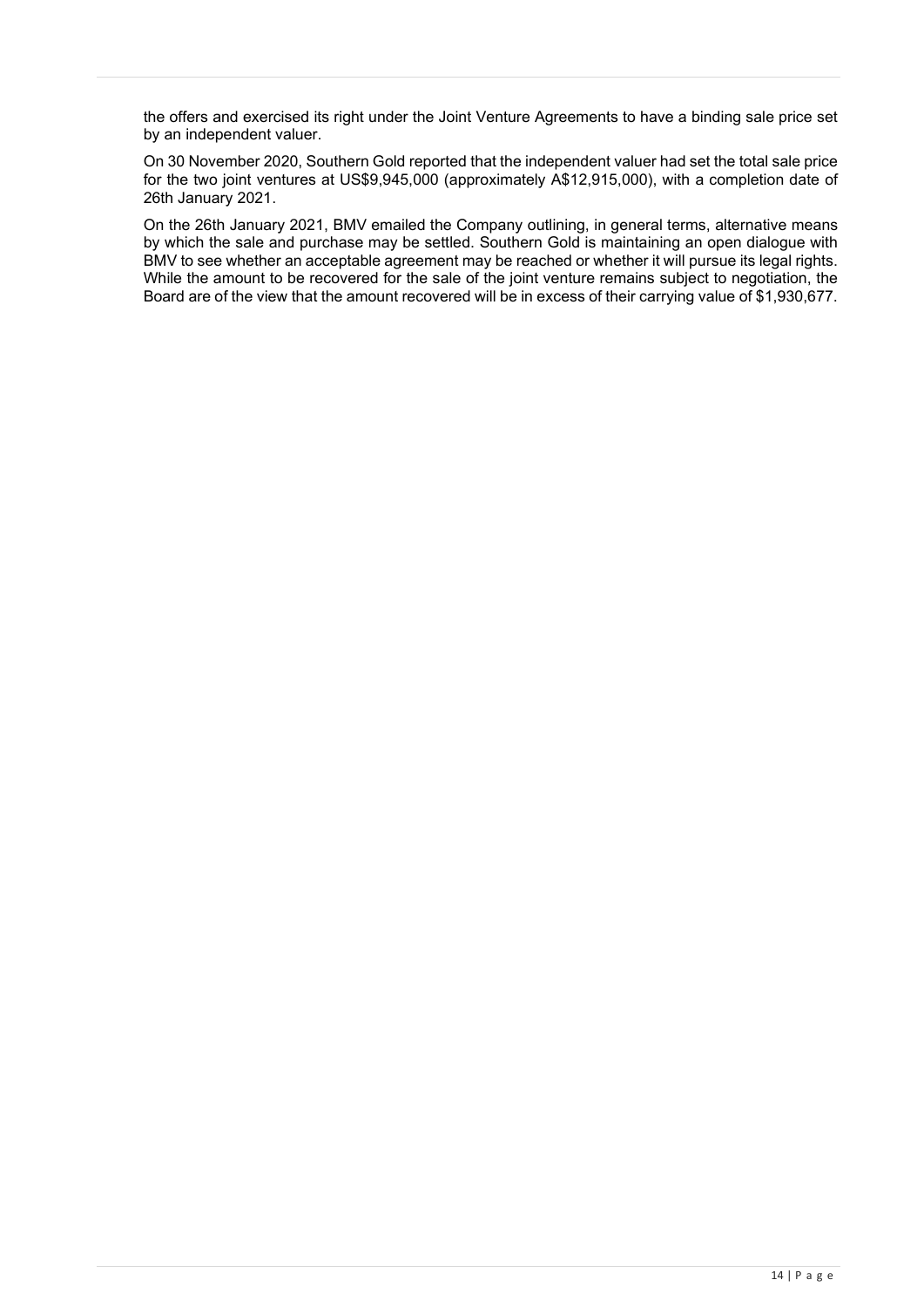### **2. HELD FOR SALE ASSETS**

|                                                                                | 31 December<br>2020<br>\$ | 30 June<br>2020<br>\$ |
|--------------------------------------------------------------------------------|---------------------------|-----------------------|
| <b>Opening Balance</b>                                                         |                           | 2,365,000             |
| Transfers from exploration and evaluation assets                               |                           |                       |
| Sale of assets                                                                 |                           | (2,365,000)           |
|                                                                                |                           |                       |
| <b>Opening Balance</b>                                                         |                           |                       |
|                                                                                | 957,926                   |                       |
| Transfer from Investments accounted for using the equity<br>method: Gubong JV  |                           | 524,283               |
| Transfer from Financial Assets: Loan to Gubong Project<br>Chusik Hoesa         |                           | 433,643               |
| Shareholder funding advanced                                                   | 41,541                    |                       |
|                                                                                | 999,467                   | 957,926               |
|                                                                                |                           |                       |
| <b>Opening Balance</b>                                                         | 889,669                   |                       |
| Transfer from Investments accounted for using the equity<br>method: Kochang JV |                           | 408,759               |
| Transfer from Financial Assets: Loan to Kochang Project<br><b>Chusik Hoesa</b> |                           |                       |
|                                                                                |                           | 480,910               |
| Shareholder funding advanced                                                   | 41,541                    |                       |
|                                                                                | 931,210                   | 889,669               |
|                                                                                | 1,930,677                 | 1,847,595             |

The only change in the carrying value during the half year ended 31 December 2020, was a contribution towards funding 50% of the operational costs of the Joint Ventures, provided as a shareholder loan of \$41,541 to each of the two Joint Ventures.

### **3. EXPLORATION AND EVALUATION EXPENDITURE**

|                                                                                                              | 31 December<br>2020 | 30 June<br>2020 |
|--------------------------------------------------------------------------------------------------------------|---------------------|-----------------|
|                                                                                                              | \$                  | \$              |
| A reconciliation of the carrying amount of exploration and<br>evaluation phase expenditure is set out below: |                     |                 |
| Costs brought forward                                                                                        | 6,139,228           | 3,811,179       |
| Net foreign exchange differences                                                                             | (82, 726)           | (55,289)        |
| Expenditure incurred during the year                                                                         | 1,078,088           | 2,859,627       |
| Expenditure written off / impairment for relinquished                                                        |                     |                 |
| tenements - Korea                                                                                            |                     | (476, 289)      |
|                                                                                                              | 7,134,590           | 6,139,228       |

Exploration and evaluation expenditure incurred is accumulated in respect of each identifiable area of interest. These costs are only carried forward to the extent that they are expected to be recouped through the successful development of the area or where activities in the area have not yet reached a stage that permits reasonable assessment of the existence of economically recoverable reserves.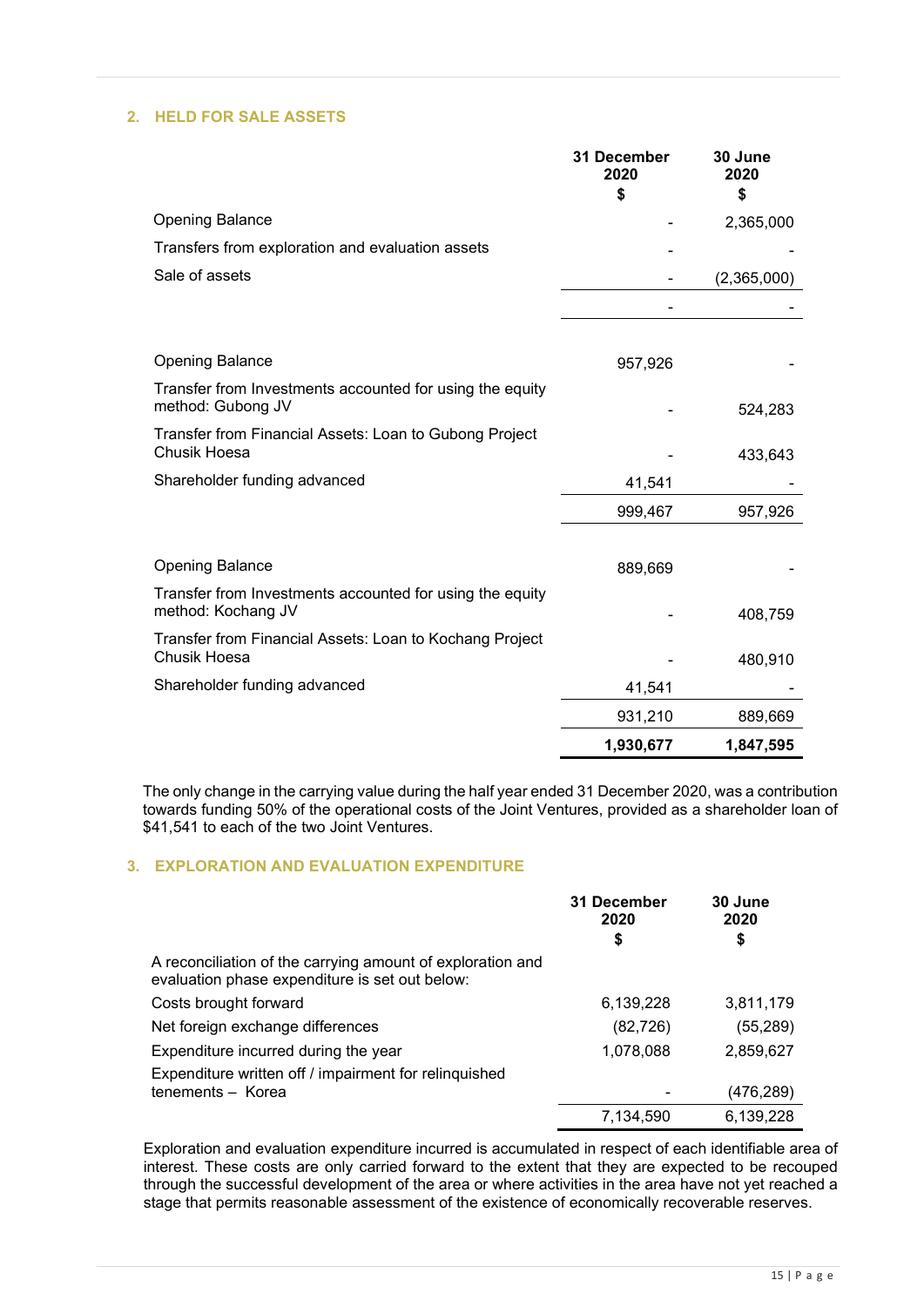A regular review is undertaken of each area of interest to determine the appropriateness of continuing to carry forward costs in relation to that area of interest.

Accumulated costs in relation to an abandoned area are written off in full against profit in the period in which the decision to abandon the area is made.

### **4. ISSUE OF SECURITIES**

Fully paid ordinary shares issued

| Movements in ordinary shares on issue        | <b>Number</b> | \$         |
|----------------------------------------------|---------------|------------|
| At 1 July 2020                               | 128,328,756   | 48,510,128 |
| Shares Issued placements (10 September 2020) | 27,834,794    | 3,340,175  |
| Shares Issued placements (18 September 2020) | 3,833,230     | 459,988    |
| Shares Issued placements (27 October 2020)   | 38,762,976    | 4,651,557  |
| Shares Issued placements (3 November 2020)   | 14,569,000    | 1,748,280  |
| Share issue costs <sup>1</sup>               |               | (698, 351) |
| At 31 December 2020                          | 213,328,756   | 58,011,777 |

<sup>1</sup> Share issue costs in the half year ended 31 December 2020 comprised cash-based payments of (\$526,400) and the fair value of 3,584,100 unlisted options granted on 27 October 2020 as part consideration to the brokers to the placement (\$171,951). The options are exercisable at \$0.18 at any time through to the expiry date of 18 October 2022. The valuation was undertaken using the Black-Scholes method.

On 3 September 2020, the Southern Gold announced that it had received binding commitments from sophisticated and institutional investors in respect of a placement of 85,000,000 ordinary shares in the Company at \$0.12 per share to raise \$10.2 million. The placement included a 2-year \$0.18 option for every two shares subscribed. The placement was well oversubscribed with significant additional demand identified in Asia. The placement was conducted in two tranches:

- Tranche 1 being 31,668,024 shares, pursuant to available share placement capacity, comprising 27,834,794 issued on 11 September 2020 and 3,833,230 shares issued 18 September 2020, together raising approximately \$3.8 million before costs; and
- Tranche 2 being 53,331,976 shares issued following shareholder approval on 19 October 2020, comprising 38,762,976 shares issued on 27 October 2020 and 14,569,000 shares issued on 3 November 2020. As part of this placement, following shareholder approval, 42,500,000 options (the "1 for 2" \$0.18 call options) were also issued on 27 October 2020 and 3 November 2020. The options expire 18 October 2022.

### **5. SHARE BASED PAYMENTS RESERVE**

During the half year ended 31 December 2020, the Share based payments reserve reduced by (\$139,312) to \$976,099. This change comprised:

- \$171,951 being the fair value of 3,584,100 unlisted options issued on the 27 October 2020 as part consideration to the brokers to the placement. The options are exercisable at \$0.18 at any time through to the expiry date of 18 October 2022. The valuation was undertaken using the Black-Scholes method. The estimated market value of these options were recognised as a capital raising cost (refer Note 4).
- (\$311,263) being the value of options lapsed in the half year period (4,411,765 options lapsed on 16 September 2020, and 4,000,000 options lapsed on 31 December 2020).

### **6. CONTINGENT LIABILITIES AND CONTINGENT ASSETS**

There were no changes in contingent liabilities or contingent assets from those disclosed in the annual report for the half year ended 31 December 2020.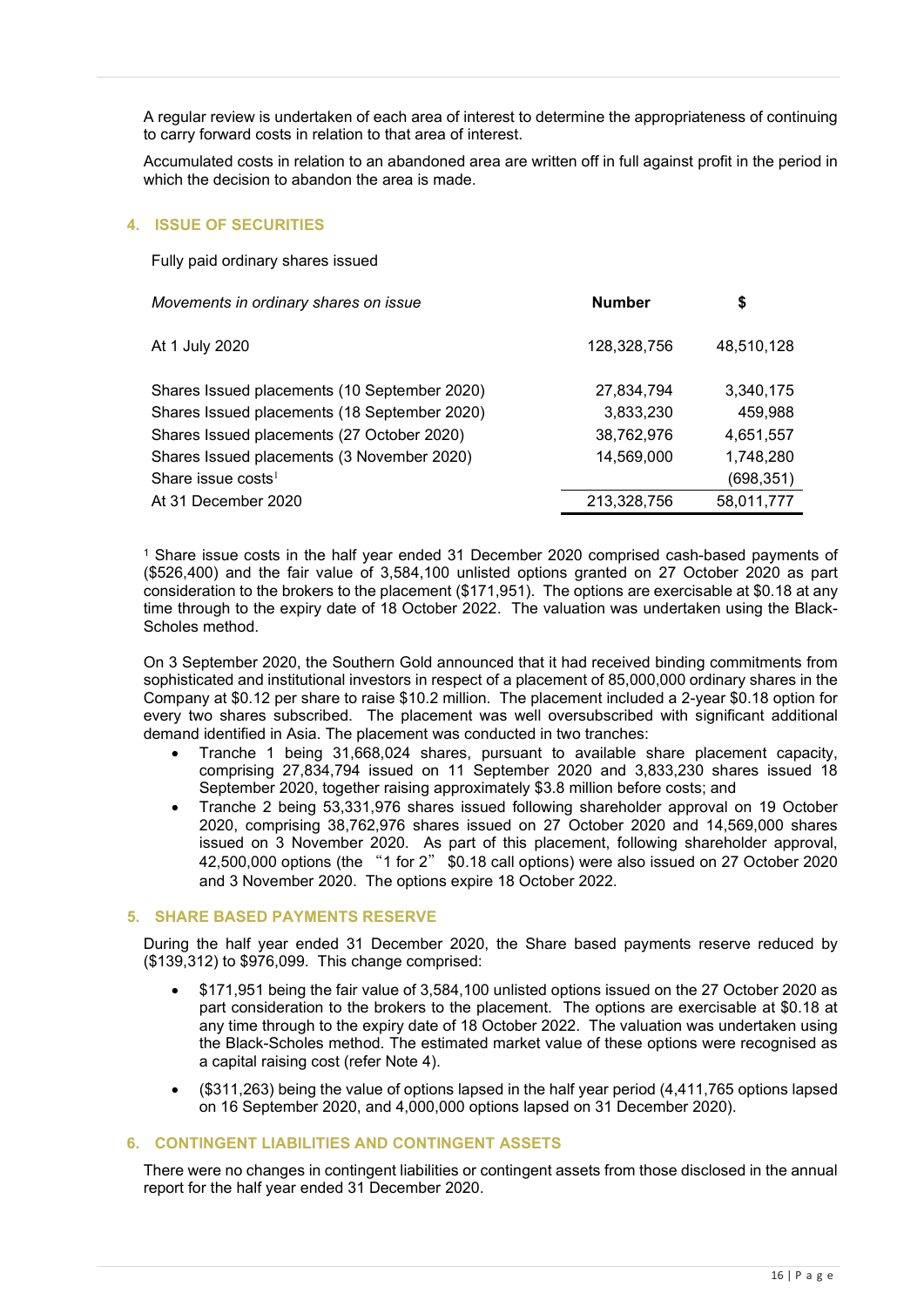# **7. SUBSEQUENT EVENTS**

BMV did not complete the purchase of Southern Gold's 50% interests in the two South Korean joint ventures for US\$9,945,000 on 26 January 2021, as required under the Joint Venture Agreements. On that date, BMV emailed the Company outlining, in general terms, alternative means by which the sale and purchase of the joint ventures may be settled. Southern Gold is maintaining an open dialogue with BMV to see whether an acceptable agreement may be reached or whether it will pursue its legal rights. Refer Note 2.

Other than as noted above, no other matters or circumstances have arisen since the end of the half year which significantly affected, or may significantly affect, the operations of the consolidated entity, the results of those operations or state of affairs of the consolidated entity in future financial years.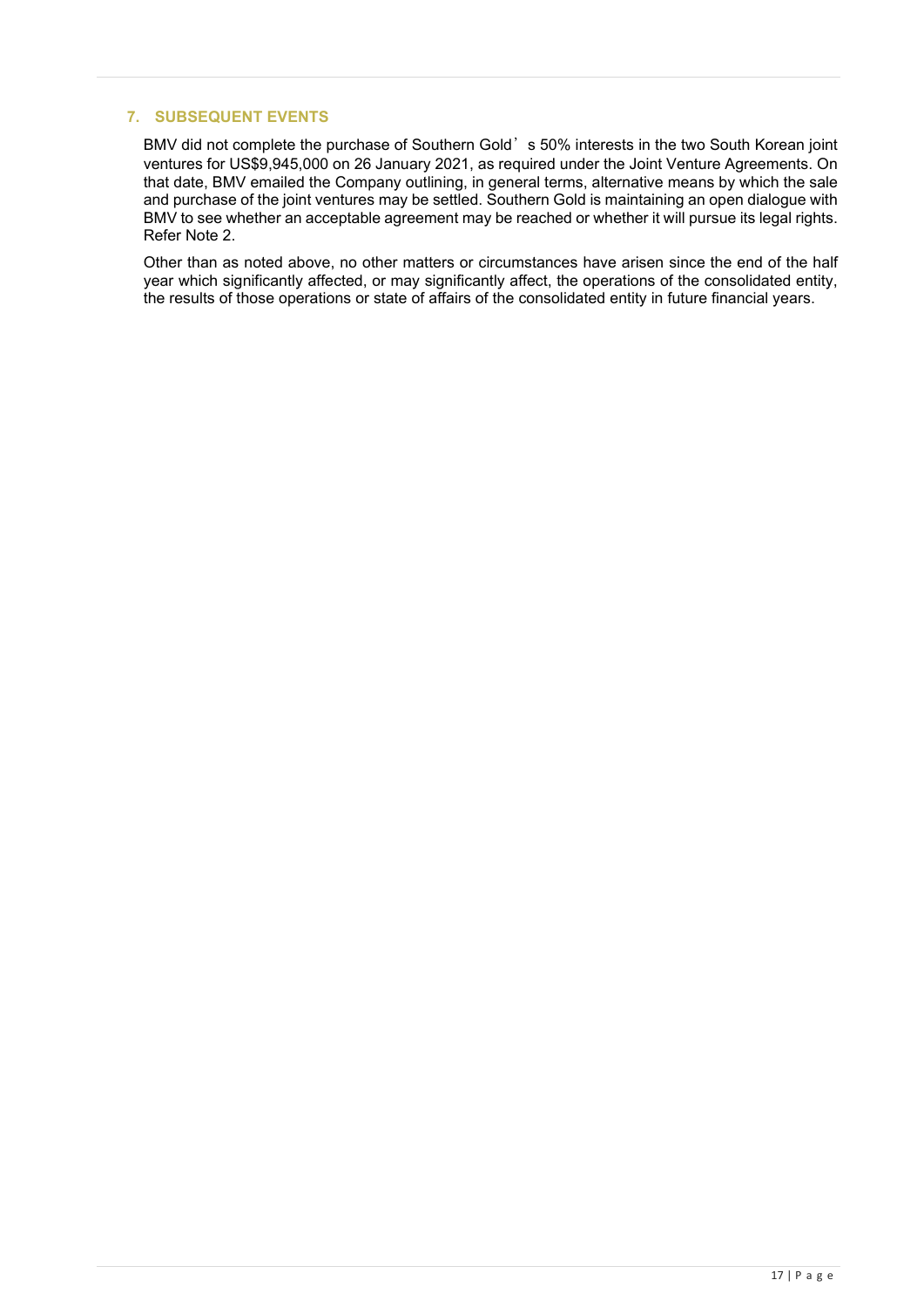# **Directors' Declaration**

### **Directors' Declaration for the six months ended 31 December 2020**

The Directors of the Company declare that:

- 1) The financial statements and notes, as set out on pages 9 to 17 are in accordance with the Corporations Act 2001, including:
	- a) complying with Accounting Standards AASB 134 Interim Financial Reporting; and
	- b) giving a true and fair view of the consolidated entity's financial position as at 31 December 2020, and of its performance for the half-year ended on that date.
- 2) In the directors' opinion, there are reasonable grounds to believe that the company will be able to pay its debts as and when they become due and payable.

This declaration is made in accordance with a resolution of the Board of Directors.

Jan 22

S Mitchell G C Boulton AM **Managing Director** 

Adelaide, South Australia 12th day of March 2021

Steg Barlton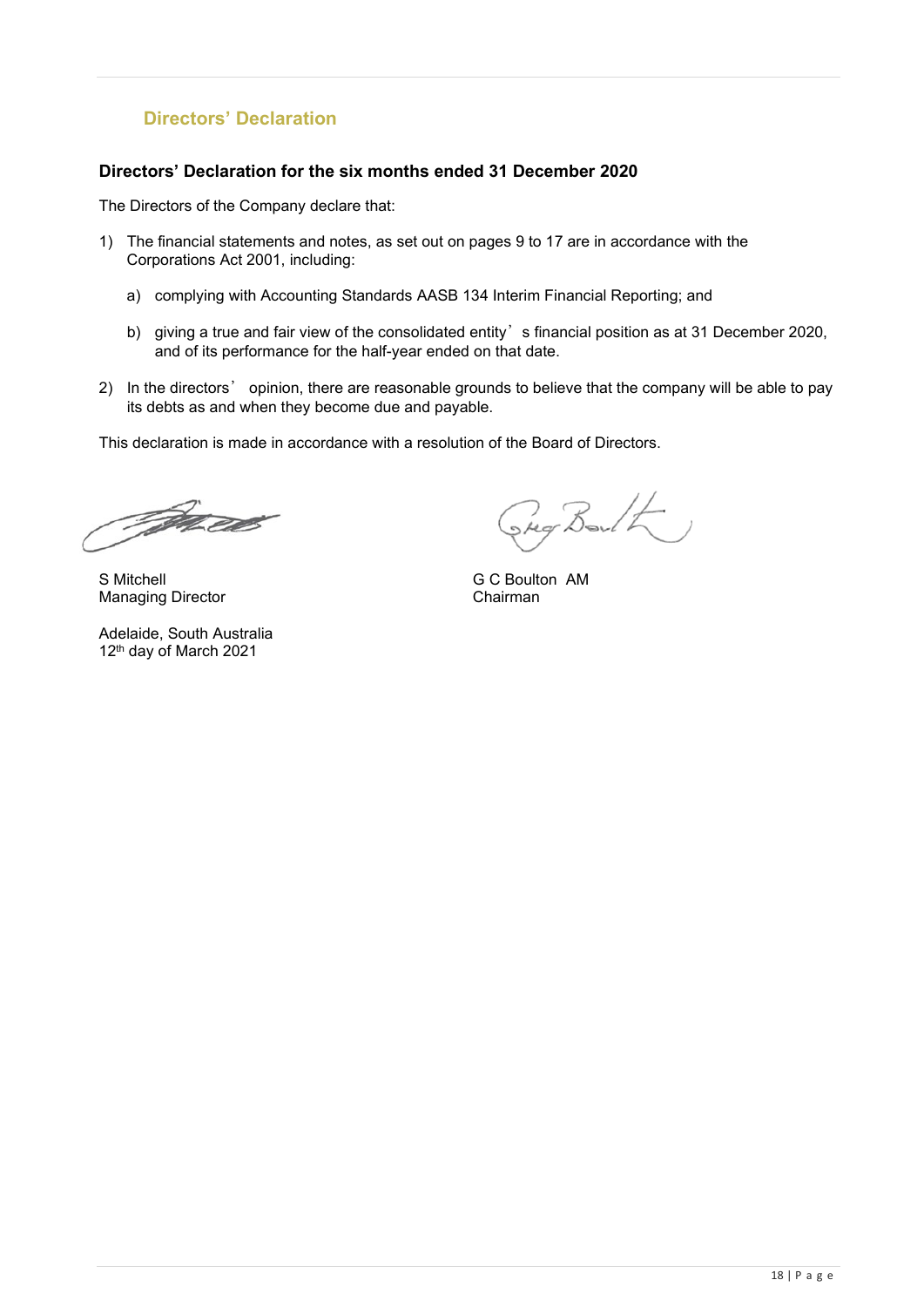

Level 3, 170 Frome Street Adelaide SA 5000

Correspondence to: GPO Box 1270 Adelaide SA 5001

**T** +61 8 8372 6666

# **Independent Auditor's Review Report**

To the Members of Southern Gold Limited

### **Report on the review of the half-year financial report**

### **Conclusion**

We have reviewed the accompanying half-year financial report of Southern Gold Limited (the Company) and its subsidiaries (the Group), which comprises the consolidated statement of financial position as at 31 December 2020, and the consolidated statement of profit or loss and other comprehensive income, consolidated statement of changes in equity and consolidated statement of cash flows for the half year ended on that date, a description of accounting policies, other selected explanatory notes, and the directors' declaration.

Based on our review, which is not an audit, we have not become aware of any matter that makes us believe that the accompanying half-year financial report of Southern Gold Limited does not comply with the *Corporations Act 2001* including:

- a giving a true and fair view of the Southern Gold Limited financial position as at 31 December 2020 and of its performance for the half year ended on that date; and
- b complying with Accounting Standard AASB 134 *Interim Financial Reporting* and the *Corporations Regulations 2001*.

### **Basis for Conclusion**

We conducted our review in accordance with ASRE 2410 *Review of a Financial Report Performed by the Independent Auditor of the Entity*. Our responsibilities are further described in the Auditor's Responsibilities for the Review of the Financial Report section of our report. We are independent of the Company in accordance with the auditor independence requirements of the *Corporations Act 2001* and the ethical requirements of the Accounting Professional and Ethical Standards Board's APES 110 *Code of Ethics for Professional Accountants (including Independence Standards)* (the Code) that are relevant to our audit of the annual financial report in Australia. We have also fulfilled our other ethical responsibilities in accordance with the Code.

### **Directors' responsibility for the half-year financial report**

The Directors of the Company are responsible for the preparation of the half-year financial report that gives a true and fair view in accordance with Australian Accounting Standards and the *Corporations Act 2001* and for such internal control as the Directors determine is necessary to enable the preparation of the half-year financial report that gives a true and fair view and is free from material misstatement, whether due to fraud or error.

Grant Thornton Audit Pty Ltd ACN 130 913 594 a subsidiary or related entity of Grant Thornton Australia Ltd ABN 41 127 556 389

'Grant Thornton' refers to the brand under which the Grant Thornton member firms provide assurance, tax and advisory services to their clients and/or refers to one or more member firms, as the context requires. Grant Thornton Australia Ltd is a member firm of Grant Thornton International Ltd (GTIL). GTIL and the member firms are not a worldwide partnership. GTIL and each member firm is a separate legal entity. Services are<br>delivered by the member firms. GTIL does not provide services to clients. GTIL and i another and are not liable for one another's acts or omissions. In the Australian context only, the use of the term 'Grant Thornton' may refer to<br>Grant Thornton Australia Limited ABN 41 127 556 389 and its Australian subsi Grant Thornton Australia Limited.

**www.grantthornton.com.au**